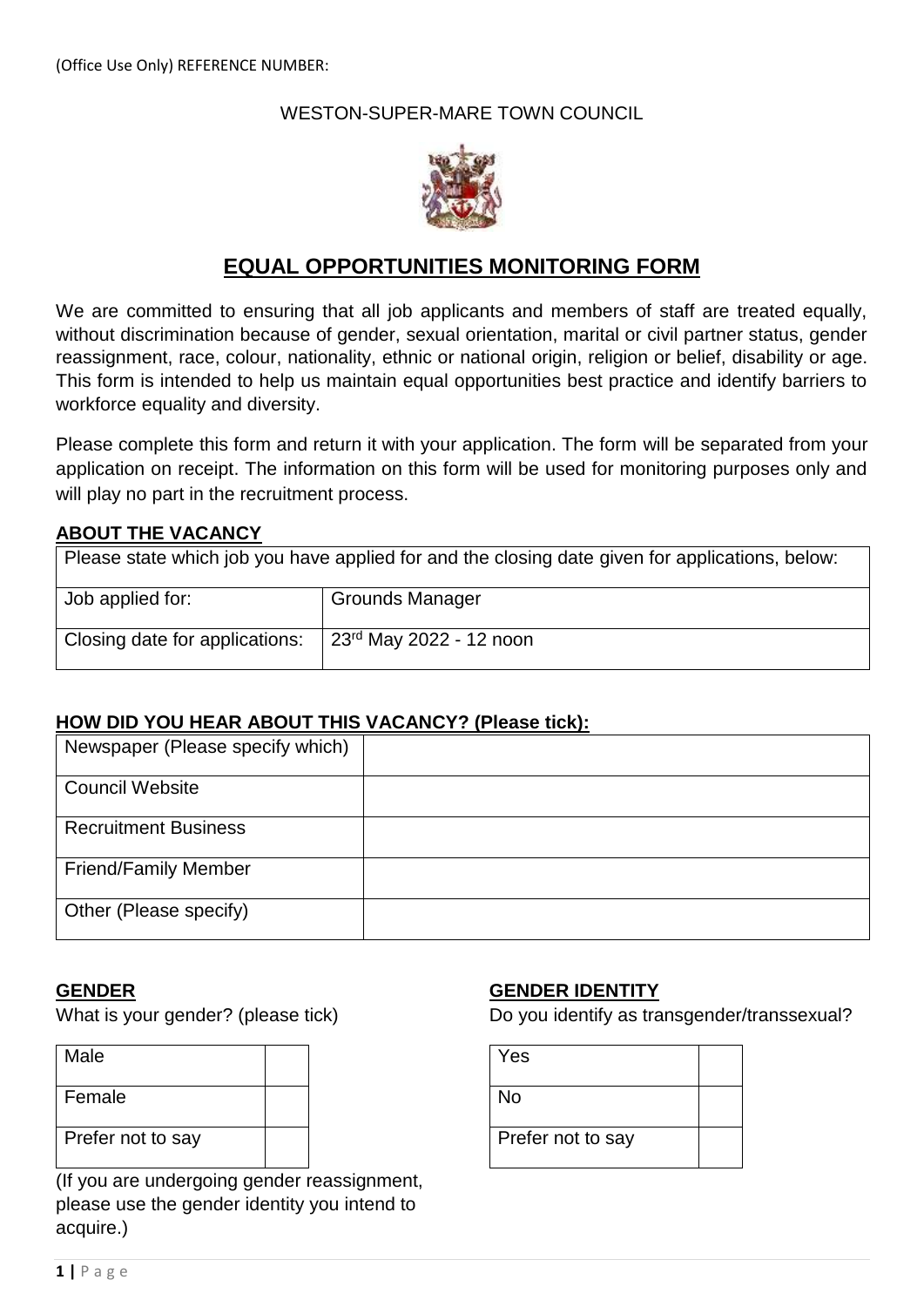## **SEXUALITY**

How would you describe your sexual orientation (please tick)?

| Heterosexual/Straight |  |
|-----------------------|--|
| <b>Bisexual</b>       |  |
| Gay Man               |  |
| Gay Woman/Lesbian     |  |
| Prefer not to say     |  |

If you are lesbian, gay or bisexual, are you open about your sexual orientation? (please tick):

|                        | Yes | Partially | No |
|------------------------|-----|-----------|----|
| At home                |     |           |    |
| <b>With Colleagues</b> |     |           |    |
| With Manager           |     |           |    |
| At work generally      |     |           |    |

## **ETHNIC ORIGIN**

I would describe myself as (please tick one box only):

| <b>White British</b> |  |
|----------------------|--|
| <b>White Irish</b>   |  |
| <b>White Other</b>   |  |

| White & Black Caribbean |  |
|-------------------------|--|
| White & Black African   |  |
| White & Asian           |  |
| <b>Other Mixed</b>      |  |

If OTHER, please provide details:

**Caribbean** 

**Other Black** 

**African** 

| Indian      |  |
|-------------|--|
| Pakistani   |  |
| Bangladeshi |  |
| Other Asian |  |

| Chinese                   |  |
|---------------------------|--|
| <b>Other Ethnic Group</b> |  |

## **AGE**

Please tick the box below your age range:

| $16-17$ | 18-21   22-30   31-40   41-50   51-60   61-65 |  |  | $66-70$ | $71+$ | Prefer<br>not to<br>say |
|---------|-----------------------------------------------|--|--|---------|-------|-------------------------|
|         |                                               |  |  |         |       |                         |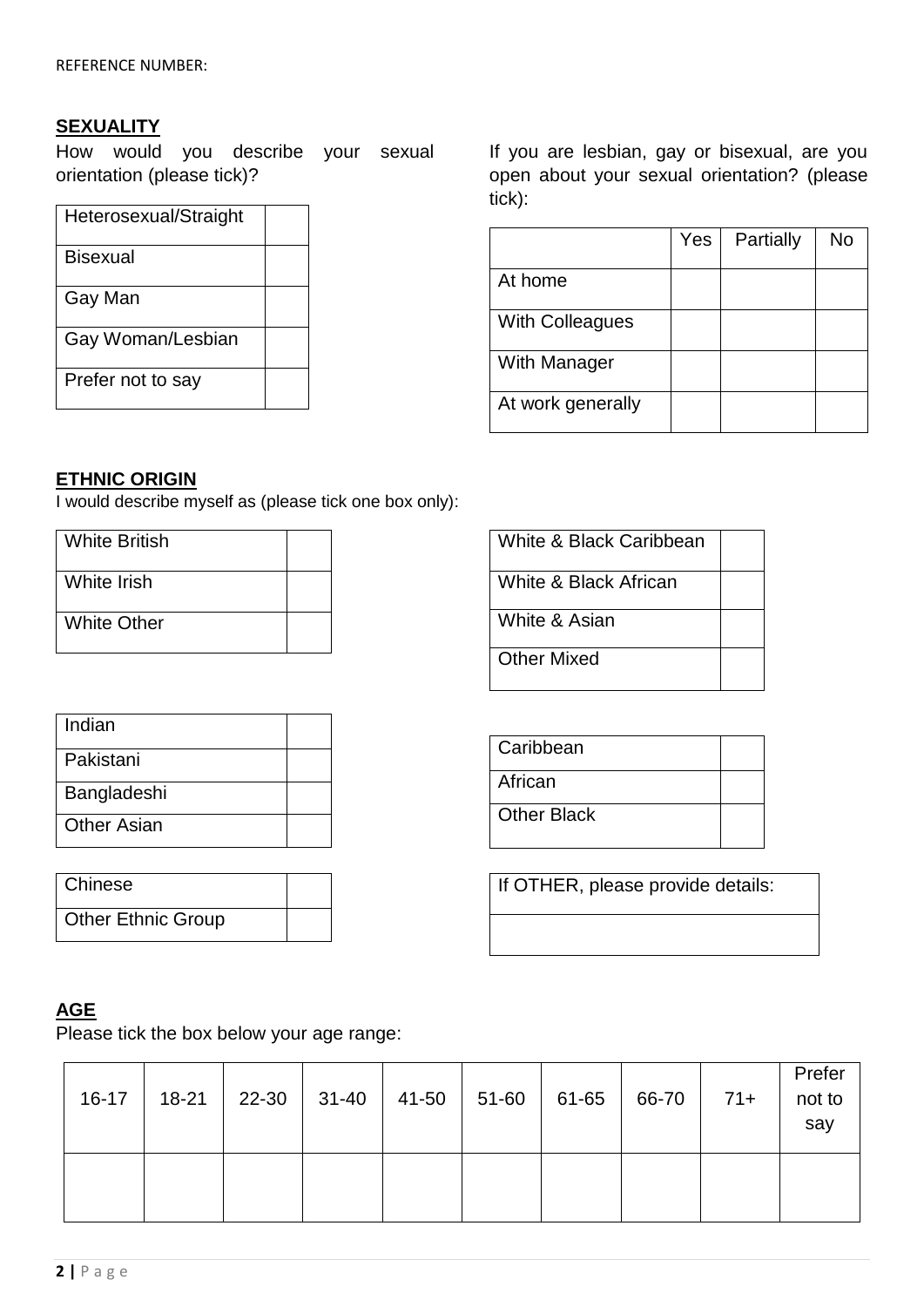## **RELIGION OR BELIEF**

Please describe your religion or other strongly-held belief:

| I would describe my religion/belief as: |  |
|-----------------------------------------|--|
| I have no religion/belief:              |  |
| I would prefer not to say:              |  |

## **DISABILITY**

The Equality Act 2010 defines a disability as a 'physical or mental impairment which has a substantial and long-term adverse effect on a person's ability to carry out normal day-to-day activities'.

An *effect* is long-term if it has lasted, or is likely to last, more than 12 months. Do you consider that you have a disability under the Equality Act (please tick)?

| Yes, I have a disability:                       |  |
|-------------------------------------------------|--|
| No, I don't have a disability:                  |  |
| I used to have a disability, but now recovered: |  |
| I don't know if I have a disability:            |  |
| I would prefer not to say:                      |  |